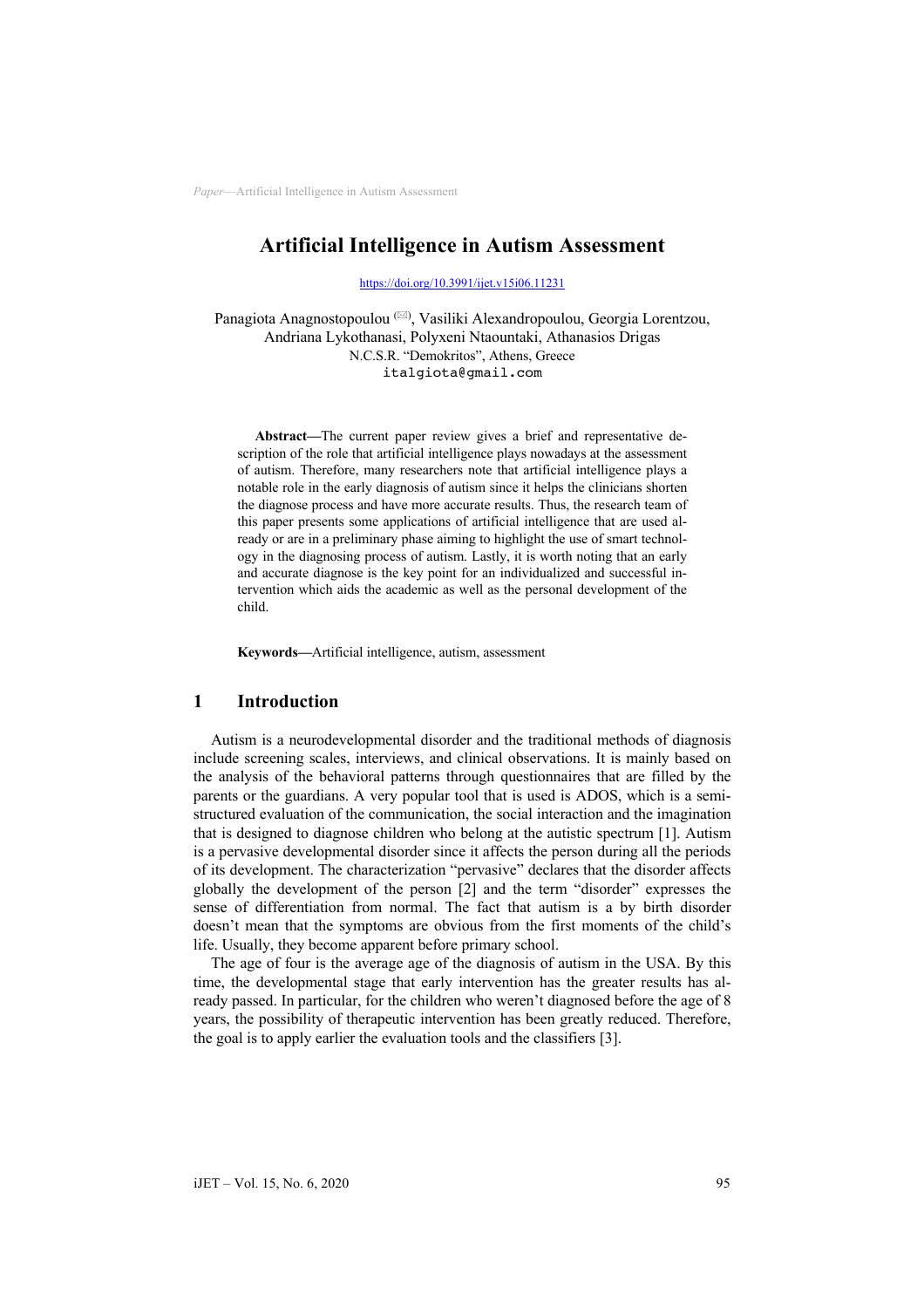The children who belong at the autistic spectrum present a variety of behaviors that differ from each other. This fact makes the diagnose process even harder since it is difficult to create behavioral models that interact socially with these children. Also, there is a lack of specialists and a clinician might feel uncertain during the diagnosis. Therefore, there is a need for computational systems that have the abilities of a clinician and help the already existing diagnose methods by confirming the evaluation decisions of the doctors [4].

Additionally, the data for autism (1 child at 68) are based on studies from 2014. Nowadays, the real data might be even higher. This is happening because the waiting time for a diagnosis at the rural regions with a low social and economic status is even longer than the average. Hence, the real size remains unknown globally [5]. Also, the cost of health care of people with autism is exorbitant and if we combine it with the long waiting time for a valid diagnosis, we realize the necessity of creating applications and methods of collecting data faster [6].

Therefore, as we mentioned above, the already existing diagnostic tools demand a lot of hours of waiting and evaluate a small percentage of cases [7]. Also, since the symptoms are altered through time and re-evaluation is needed, the whole process can become monotonous and tiring for the children and the parents. In addition, the scales are not entirely objective so the results can be mistaken [8]. This burden can be ameliorated by using artificial intelligence, a novel way to improve accuracy and effectiveness during the detection of autism.

Artificial intelligence is related to the design of computational systems that mimic human behavior but also have the capabilities of learning, adjusting, understanding the environment and solving problems. According to John McCarthy, who is the founder of the term "artificial intelligence", AI is the science that involves the creation of intelligent machines. A remarkable definition is "the study of ideas that allow the machines to be smart" [9]. Artificial intelligence is not limited in executing simple orders but is able to automatically execute complicated tasks that take a lot of time and effort for humans [10].

In this project, we will try to present a short introduction about the role and the contribution of artificial intelligence in the diagnosis of autism. Afterward, we will list some of the researches that mention useful AI applications that are helpful for early detection of autism, can assist the clinicians and have a key role at the early intervention. Finally, taking into consideration the rapid rhythms of the development of technology, it is worth mentioning that we focused mainly on the researches that were published in the last five years.

### **2 The Use of Machine Learning**

Machine learning is a field of computer science and in particular a branch of artificial intelligence. Its main characteristic is the ability to learn from its past experience by using the previous inputs and improve the new outputs. With machine learning techniques we are able to analyze an enormous amount of data [11]. At a recent study, Stevens et al. identified subgroups of ASD by using machine learning methods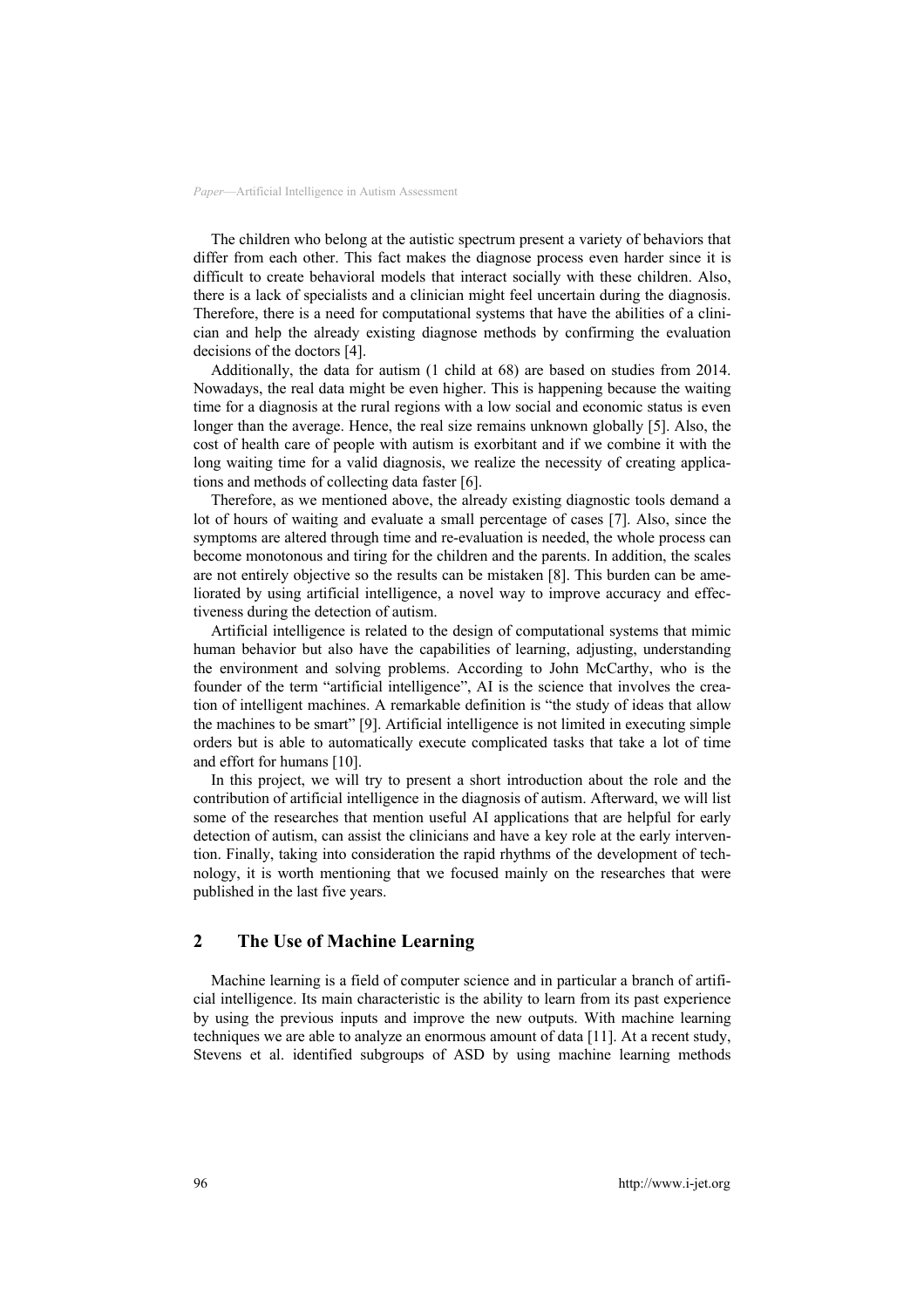(Gaussian Mixture Models, Hierarchical Agglomerative Clustering). Their purpose was to use these subgroups in order to make personalized interventions. The results of this study prove that machine learning is able to recognize the phenotypes of autism [12]. Heinsfeld et al. investigated the application of deep learning algorithms for the identification of autistic patients based on their brain activation patterns. The database that they used was ABIDE (Autism Brain Imaging Data Exchange) and the accuracy of the algorithms reached 70%. As a result, the high percentage reveals that machine learning methods have a lot to offer and are a very promising tool for the assessment of mental disorders in general [13].

Despite the fact that autism spectrum disorders (ASD) considered being neurological nature, brain biomarkers remain unknown and diagnosis continues to be based on behavioral criteria. With that in mind Chen et al., selected 252 low-motion restingstate functional MRI (rs-fMRI) scans (low head motion) from the Autism Brain Imaging Data Exchange (ABIDE) including typically developing (TD) and ASD participants ( $n = 126$  each), that matched for non-verbal IQ, head motion and age [14]. The results of the study exhibit that while diagnostic classification reached a high accuracy of 91% with random forest (RF), support vector machines in combination with particle swarm optimization and recursive feature elimination performed modestly (with accuracies for validation datasets 70%) [14].

Kosmicki et al. used machine learning in order to study if algorithms can classify the people in two categories, if they belong to the autistic spectrum or not, by using abbreviated characteristics of the ADOS so that the diagnose time is reduced [15]. The results reached 98, 81% of accuracy. Consequently, we observe that these abbreviated classifiers maintain the diagnostic validity of the initial algorithm and if a smaller amount of behaviors are analyzed with machine learning methods they can achieve high percentages of validity at the autism prognosis [15]. Vaishali and Sasikala investigated a machine learning repository using swarm intelligence in order to improve the accuracy and quality of prediction. In their study, they prove that 10 features of the database could possibly make the distinction between the people who belong in the spectrum and the people who don't and the accuracy of this method reached 97, 95% [16].

According to Rad and Furnanello, the majority of the studies were mainly focused on the social and communicational problems of the children with ASD, while the stereotypical motor movement (SMMs) of the patients got less attention. The SMMs are a very important category of the atypical and repeated behaviors of children with autism so it is necessary to develop effective and accurate methods for the automatic detection of these movements [17]. Following this direction, many studies focused on using accelerometer sensors for detecting the stereotypical behaviors of the children with ASD. The accelerometers are electro-mechanic sensors that measure the frequency, the volume and the duration of the physical activity in a specific period. Due to their small size and the possibility to be integrated into mobile phones, the accelerometers are very useful and also appropriate for wearable devices [17].

Another research suggests the classification of the repeated patterns of walking which is based on the kinetic and kinematic characteristics of walking with the help of machine learning [18]. The results of this study suggest that the classification with a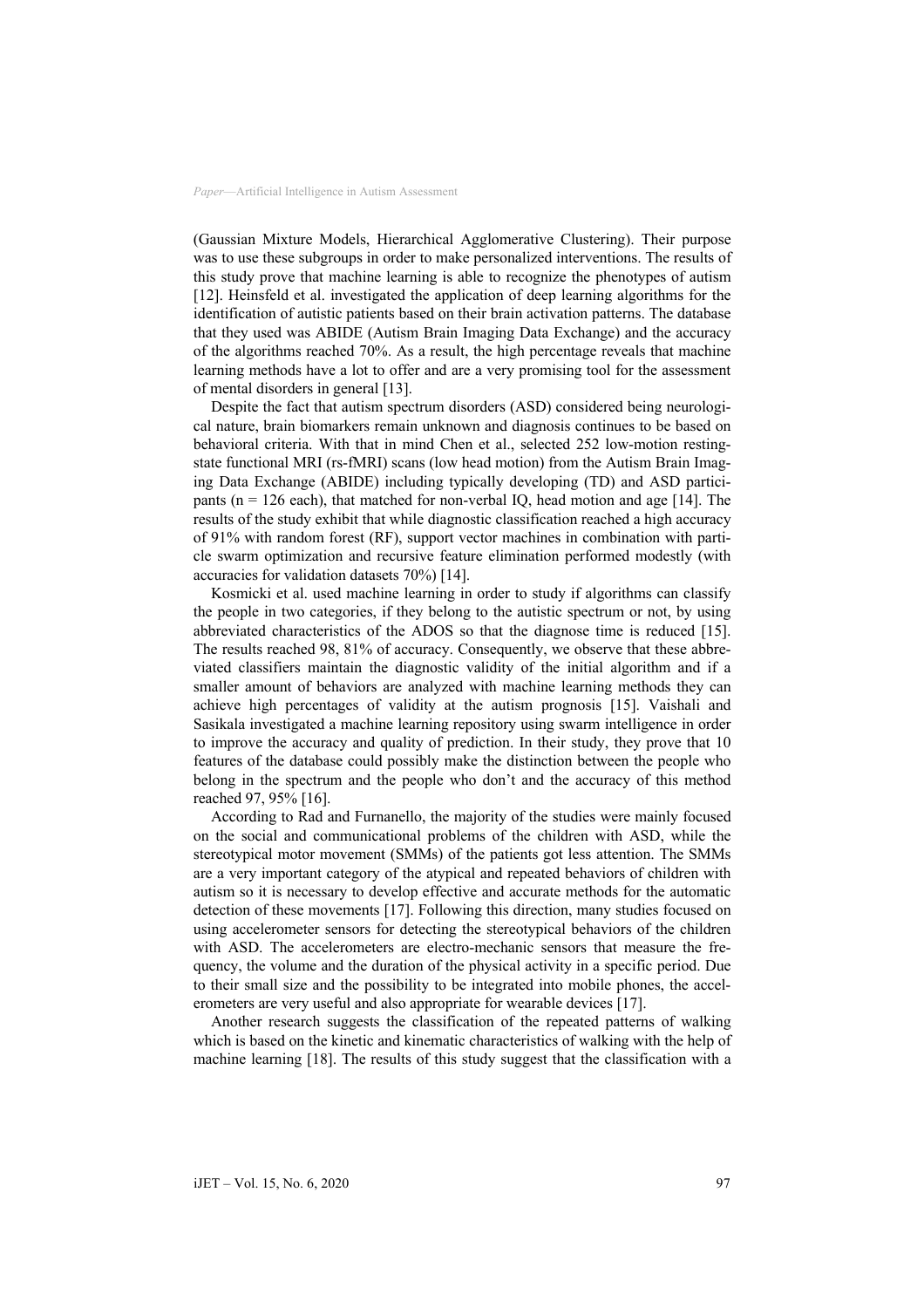linear analysis (LDA) with regard to the kinetic characteristics of walking presented predictions with 82,5% percentage of accuracy and a low percentage of mistake [18].

Mirac et al. [19] examined some prediction factors after a 3-years clinical observation, interventions and psychiatric therapy of a group of children with autism. Specifically, they used machine learning methods to study the psychiatric, developmental, social and demographic elements that affect the prognosis for children with autism. They tried to predict the short term results of autism and discover the clinical and personal factors that affect the improvement of the symptoms. In the beginning, they collected data from control lists like the Autistic Behavior Checklist and the Aberrant Behavior Checklist, which they analyzed with the help of the algorithms Naïve Bayes, Generalized Linear Model, Logistic Regression and Decision Tree. Afterward, they compared the good or poor results according to the frequency of the clinical factors. They chose to use a decision tree to illustrate the data. Even if the results of this study are preliminary, this method can help the clinical doctors to recognize subcategories of patients in autism and also other complex neurodevelopment disorders [19]. Decision trees are trees that are used for classifying instances. Each node of the tree represents a feature of the instant and each branch represents the outcome of that feature. The connective paths represent the classification rules. It is a fact that with the help of decision trees the knowledge can be visualized [20].

Another study classified preschool children with low functioning autism by analyzing with machine learning methods the movements of their upper-limbs. Among 30 children, Crippa et al. investigated if artificial intelligence was able to identify the ones diagnosed with autism just by a kinematic analysis. The experiment involved a simple reach, grasp and drop task with a ball and the mean accuracy reached 84,9%. [21].

Finally, another application that uses machine learning is "Cambridge Mindreading Face-Voice Battery" for adults, which aims at evaluating twenty emotional concepts from video clips with facial expressions and hearing discussions from Mind Reading. After the projection of each video, the participants had to choose between four words that describe better the emotional state of the person in the video clip. From the indicative results emerge that the people with autism, when they are compared with the control group, they present more difficulties in recognizing mental situations and emotions from the video they watched and the discussions they heard [22].

Hence, the purpose of the studies that used machine learning was to make the assessment process of ASD easier and less time-consuming. A big amount of these studies tried to shorten the administration time of ADI-R and ADOS. However, when applying these methods it is crucial to take into account the conceptual and methodological details. For example, it is important that the researchers understand the implications of the validity of the psychometric instrument when it is not administrated entirely. Also, nowadays interdisciplinary methods are necessary. Therefore, the computer scientists who create the algorithms should have adequate knowledge for autism as well as the clinicians should be able to understand the novel technologies. The collaboration of multiple domains appears to be productive in ASD research [23].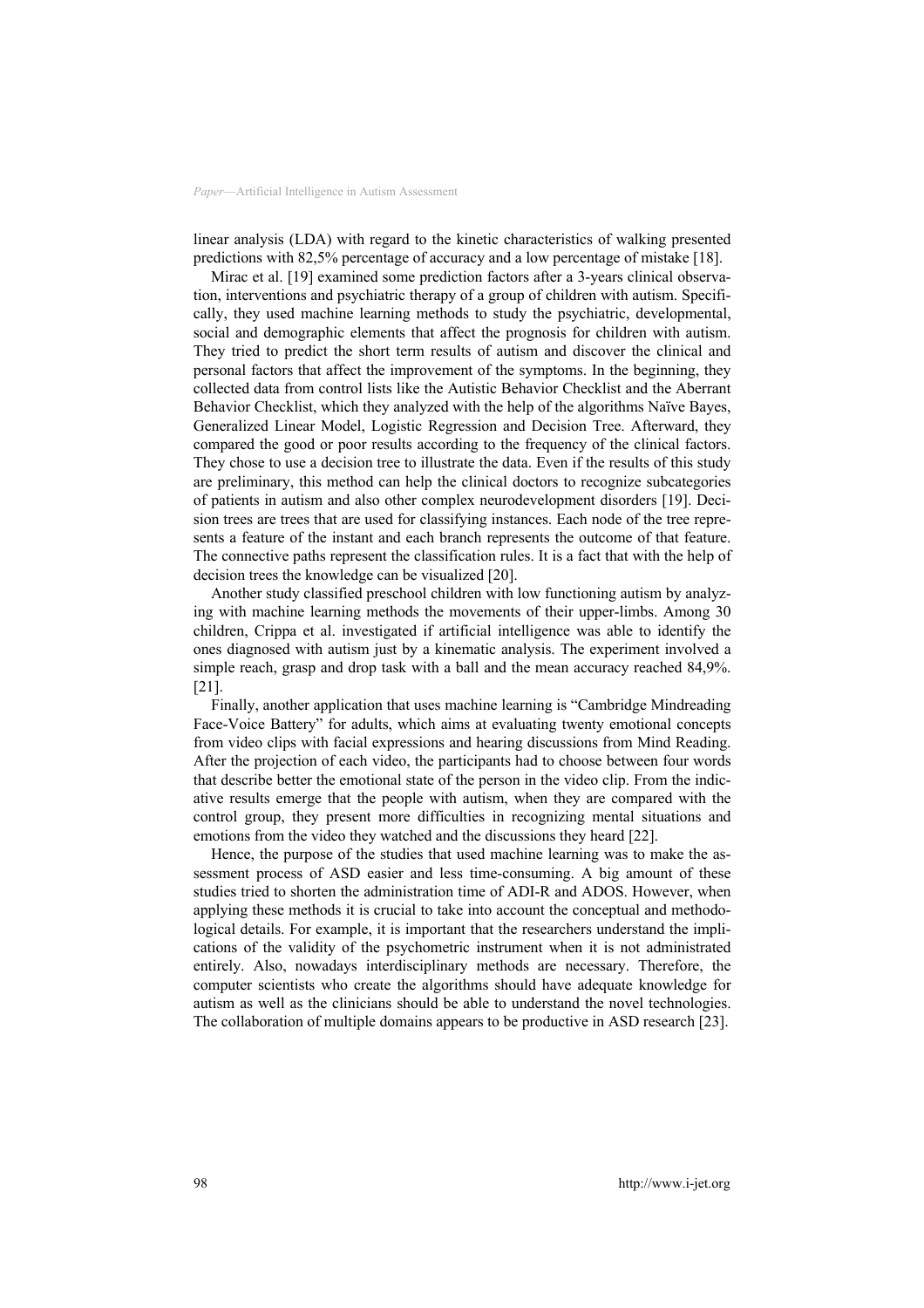# **3 Neural Networks, Natural Language Processing, and Wearable devices**

The main goal of the studies that were involved with artificial intelligence and its applications in the diagnosis of autism was to improve the accuracy of the existed classification scales but, also, to create new scales based on neural networks [24]. Inspired by the human brain the researchers tried to develop algorithms that represent certain levels of intelligence. These are the artificial neural networks which are consisted of an input layer of neurons, one or two hidden layers and one final layer of output neurons. The inputs and outputs from an artificial neural network could be binary or even symbols. They can be very helpful in the data classification [25].

Thomas et al. mention the diagnostic control of autism by using the magnetic tomography of the brain. A region from the structural magnetic tomography is examined for the calculation of the shape of the brain. The structure of the brain of the autistic is expanded and compared with the brain of healthy people. Regarding functional magnetic tomography, the function of the brain is controlled through various tasks. For the final classification, they were used neural networks [26]. Another artificial neural network was created by using the database of the application ASD Tests as well as a database of autism tracking [27]. As input data, they were used ten questions, the age and the sex of the participant. This model predicted autism with 100% accuracy and showed that question number 8 was the one that influenced more the classification.

Another AI field that is used for the diagnosis of autism is Natural Language Processing (NLP). NLP is a domain of computer science focusing on the interactions between computers and human (natural) languages. In particular, it is a way of collecting knowledge on how human beings use and understand language with the purpose of developing appropriate tools and techniques which could make computer systems understand natural languages [28]. NLP uses parts of speech, like nouns and verbs, and grammatical structures. In order to accomplish this, a lexicon of words and a set of grammar rules are integrated into the program [29]. Some of the most commonly researched tasks in NLP are natural language understanding, speech or voice recognition, spelling correction, grammar checking and machine translation [30].

A software that by using NLP can save time from the clinicians and keep a record for the patients is the chatbot. The user gets as feedback written questions or answers that look like the ones that a human would give. The chatbot communicates with the patient using NLP [31]. Every answer that is typed from the user is saved and compared with others (Tokenization). Exactly these saved words form the key to diagnosing the symptom (Keyword extraction). Afterward, the phrases and sentences that the patient used are examined in order to diagnose the severity of the symptom (Similarity matching of the sentence). Consequently, the keywords are examined (Understanding the meaning of Keyword). When all the questions are finished, the symptoms that came as output are also saved and a decision tree gives the result of the diagnosis. Mujeed et al. mention that the accuracy of the chatbot reaches 88%.

Yuan et al. [32] in order to benefit autism patients by enhancing their access to treatments such as early intervention developed a robust system for autism detection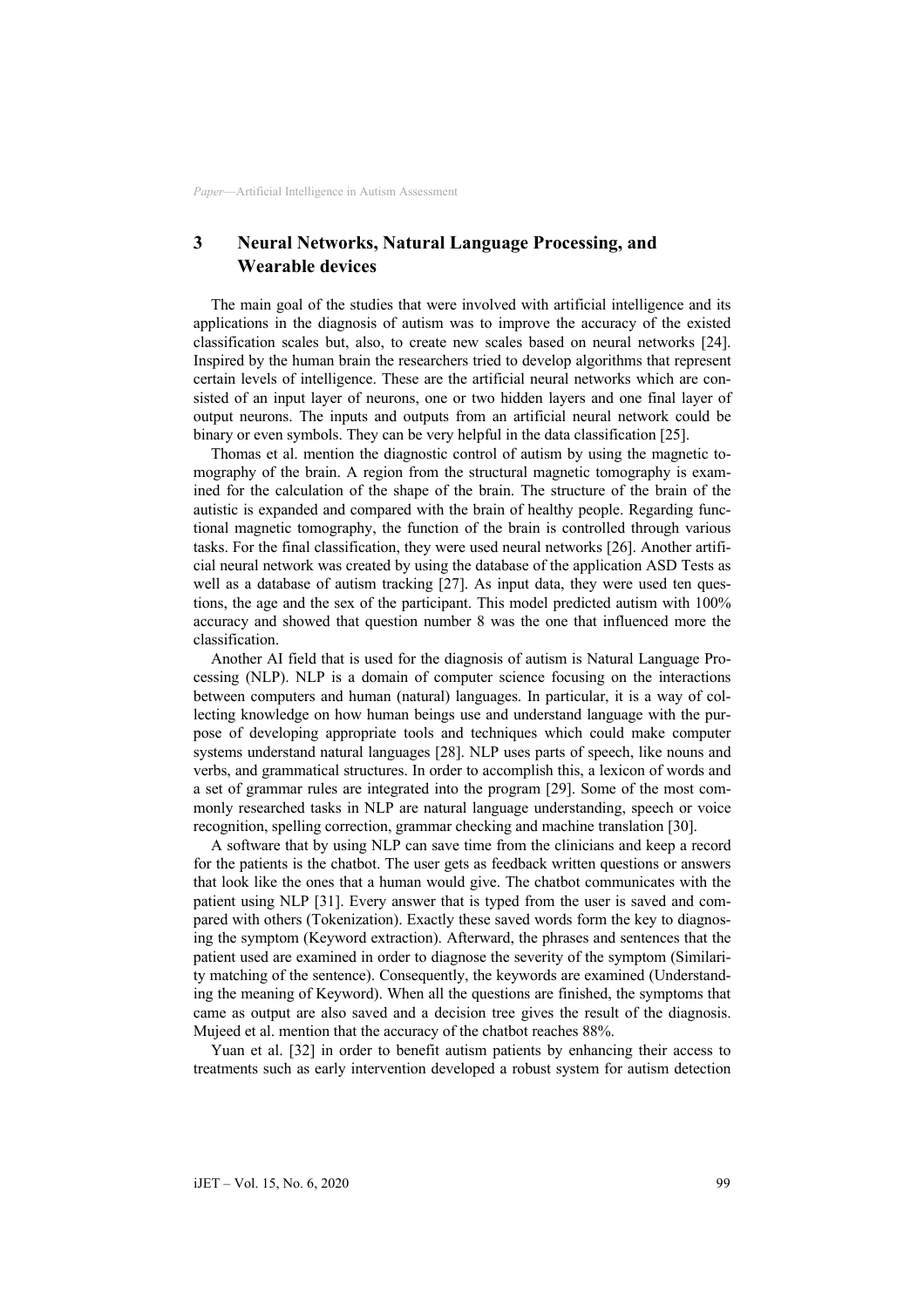by using NLP techniques with machine learning based on information extracted from medical forms of potential ASD patients. The detecting framework involved semistructured and unstructured medical forms in hand-written format, which were converted later into digital format. Testing results are evaluated by expert clinicians. As a result, the proposed system achieved 83.4% accuracy and 91.1% recall [32].

In addition, another novel technology of AI is WearSense, which utilizes the abilities of modern smartwatches for the detection of stereotypical behaviors in children with autism [33]. It used an integrated accelerometer in order to detect the typical behaviors of people who belong at the autistic spectrum. WearSense technology consists of a smartwatch and a smartphone with an application that collects the sensory data of the accelerometer and also from machine learning algorithms that detect and classify the repeated behaviors. Thus, this technology can help the clinicians at their final decision. The data that came as an output and the decision trees that were used had 96,7% accuracy at the detection of the autistic behaviors [33].

#### **4 Fuzzy Logic Techniques**

Fuzzy Logic (FL) is based on the observation that people make decisions based on imprecise and non-numerical information. Briefly, it is a computing technique for the calculation of the "degrees of truth". Fuzzy Logic includes 0 and 1 as extreme cases of truth, (where 0 represents "totally false", 1 represents "totally true") but also includes the various states of truth in between (where the other numbers refer to partial truth) [34]. Fuzzy logic uses fuzzy rules which form the key tool for the expression of knowledge. Yet, there is a diversity of fuzzy rules as well as in fuzzy logic itself [35].

The previous studies focused on detecting single disorders while, at a recent study, Kaur and Kakkar investigated a new platform that uses fuzzy logic and predicts the co-morbidity of ASD (Autism Spectrum Disorder), ADHD (Attention Deficit Hyperactivity Disorder and ID (Intellectual Disability) [8]. The main concern was that these disorders have many characteristics in common, which makes the diagnose process even harder. Kaur and Kakkar presented a Fuzzy Rule-Based System (FRB) that analyzes the symptoms of the patients and the results that are exported mention if a patient is Typically Developing (TD) or if he belongs to one or more categories of the above disorders, indicating at the same time the severity of each disorder [8].

Nguyen and Ngo at their research suggest a combination of neural networks and fuzzy logic for the early diagnosis of autism [24]. Since the artificial neural networks demand a big amount of samples and due to the difficulty to find real data, they decided to use a temporary database that was created for CARS (Childhood Autism Rating Scale). For the relationship of the child with people, four levels were created that show the level of relevance with autism [24]. Level number 1 states that there are not elements of difficulty with the relationship with others, level number 2 that the relationships of the child are slightly dysfunctional, level number 3 that the relationships are relatively dysfunctional while level number 4 states seriously dysfunctional relationships. According to Nguyen and Ngo, the combination of neural networks with fuzzy logic had a 95,79% success. Pratap et al. [36] described a fuzzy model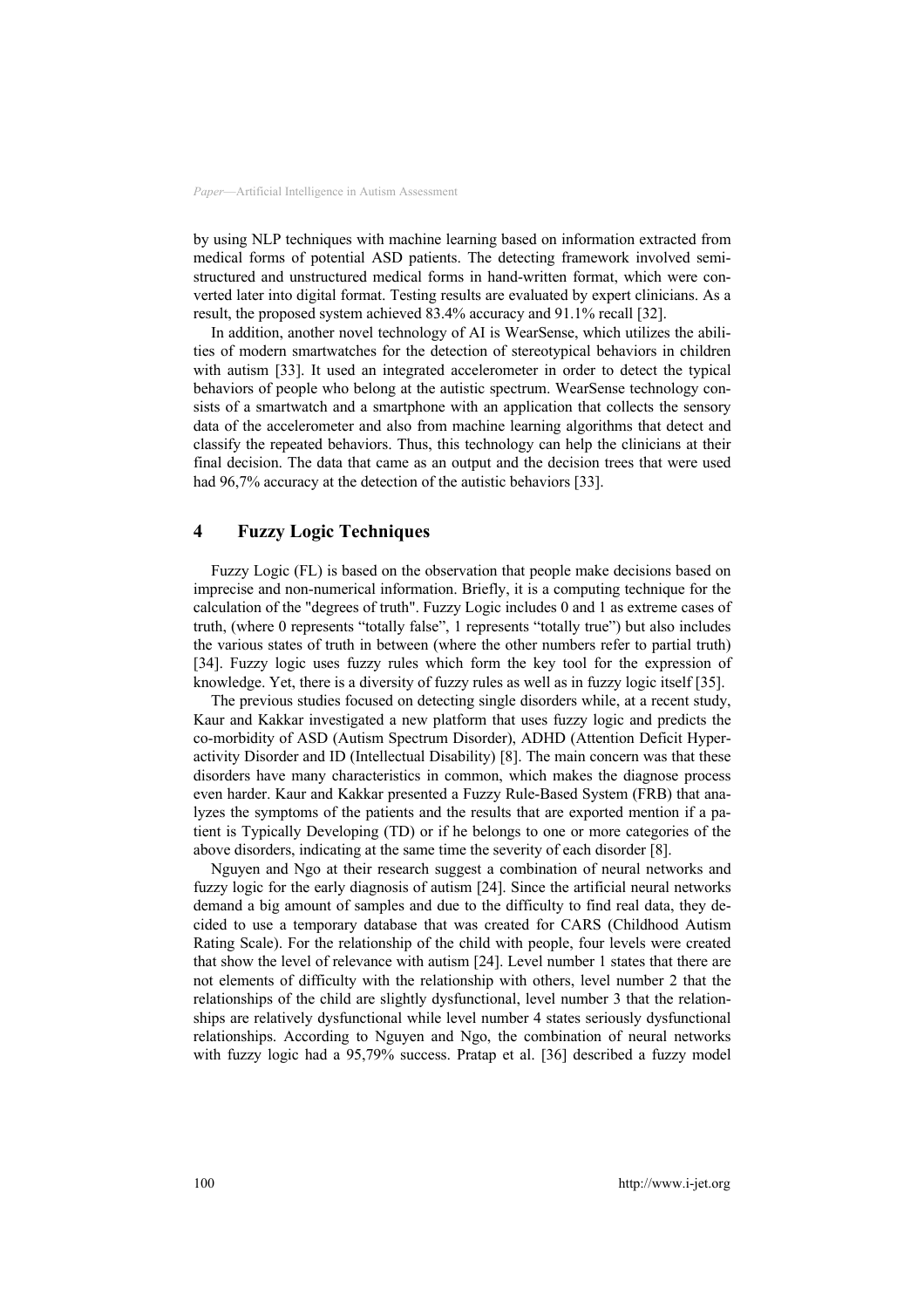which uses if-then rules and automatically classifies the children in 4 categories (normal, mild, moderate and severe) according to how much a symptom contributes to the overall severity. This method has higher percentages of accuracy than the traditional ways of assessment

In parallel, if we combine the properties of fuzzy logic and neural networks we will have Fuzzy Cognitive Maps (FCM), which constitute a tool to represent knowledge and also form an effective method of AI for the development of complex systems [37]. Puerto, Aquilar, Lopez, and Chavez suggest a computational model that uses Multilayer Fuzzy Cognitive Maps (MFCM) based on standardized methods of autism diagnosis. To be more specific, the two standardized models that were used were ADOS2 and ADIR. The properties of MFCMs are so augmented that allow the characterization of different forms of autism. Analytically, the inputs represent the symptoms and the signs of autism while the outputs represent the severity level of the symptoms. For example, the final output of OUTADIR represents the presence (or absence) of autism. This classification is given when the results of at least two from the three outputs of the system meet or exceed the special limits [37]. The researchers compared their model with classical algorithms of classification, selecting their sample randomly (almost 50% of the children had an autism diagnosis) and they found that MFCM-ASD at this database had 83% of success.

#### **5 Artificial Intelligence and Mobile Applications**

Guimares et al. developed a mobile application that could help the detection of autistic features. [38]. The system that is based on the app uses artificial neural networks and fuzzy systems trained by learning machine algorithms to generate fuzzy rules to deal with questions provided by users seeking to obtain immediate answers on preliminary diagnoses of autism in adults. A sample of 701 participants was tested with age 17 plus. The results of the tests exhibit that the mobile application can be a useful tool for the diagnosis of autism in adults as it performed high levels of accuracy, between 95.85% and 95.73% [38].

Another study that reduces the time and cost of ASD diagnosis is the ASDTests application by Alisson et al. [6]. This application offers friendly, easy-to-access and time-efficient tests that are available to a wide range of users from infants to adults and in 11 languages. An additional feature of this application is the collection of data for further research. After 4 months of use of the ASDTests application, 1452 incidents had been collected. All incidents were evaluated by machine learning algorithms to highlight those features that maximize the predictive precision of autism classification and reduce the processing time of the data. According to the results, self-administered and independent applications such as ASDTests, with a shortversion questionnaire, enhance the degree of efficiency and accuracy [6].

Duda et al. created the Mobile Autism Risk Assessment (MARA), a screening tool for parents and guardians, which is a five minutes tool delivered through an online platform with automatic results display. MARA is a 7-item questionnaire about the social and communicational skills and behavior of the child [39]. Each question is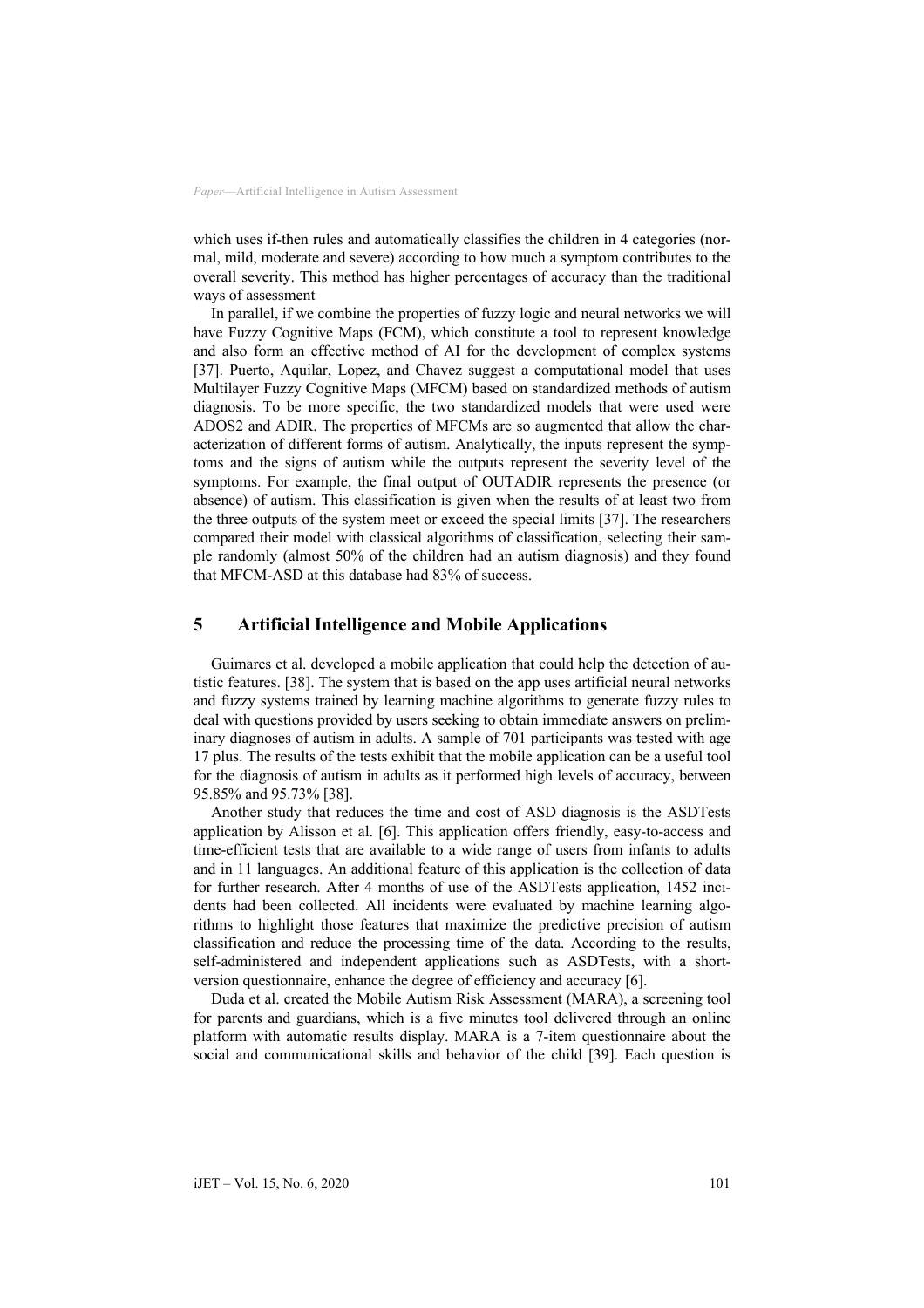accompanied by 4-5 possible answers but also by the option "not applicable". Answers are processed by a machine learning model that uses a decision tree algorithm that in turn produces the result. The sensitivity of the MARA in detecting ASD was 89.86%. All in all, this study demonstrates that MARA is a promising screening tool to distinguish ASD from other developmental/behavioral disorders [39].

Kanne, Carpenter, and Warre presented a new evaluation tool, a mobile phone application that covers a wide range of ages and potentially increases accuracy due to its innovative approach. This tool is called Cognoa and it is designed to evaluate the risk of autism between general and high-risk populations. It includes the ages of 18 months to 5 years. In the first phase, the parent needs to complete a 15 multiple answers questionnaire [40]. Questions are designed to examine the same features as Autism Diagnostic Interview-Revised. A machine learning algorithm is conducted in the parent's questionnaire and produces 4 risk categories (low, moderate-not autism, moderate, elevated). In the second phase, parents are asked to record up to four, 1–2 minutes videos in different scenes of everyday life. When the videos are rated by analysts, a different algorithm is performed to produce the same four risk categories. The classification tool generates a quantitative degree that attempts to outline the autism severity phenotype, which is transformed into categorical risk descriptions such as "low" or "increased" risk. The results of the study suggested that Cognoa has the abilities of a psychometric tool as it accurately identified 71% of the cases [40].

Tariq et al. attempted to lower the waiting hours, increase the number of cases under consideration, and the percentage of accuracy, validity, and reliability by creating an online platform with machine learning's aid, which would evaluate videos taken home by mobile phones [7]. Also, Mamun et al. [41] presented the Smart Autism application which follows three stages during the export of results:

- **Screening**
- Virtual Assessment
- Actual Assessment

Particularly it contains a platform in which a child's details are imported and based on its age the application selects the appropriate method of detecting the disorder. Then, groups of interactive questionnaires with images, animations and videos are demonstrated. After the user answers the questions, the results are analyzed and the corresponding result is displayed. If the detection results are positive, then the app projects to the child with a rating video and records the child's reaction and expressions (virtual assessment) with camera help. Then the experts study the video and if they consider it necessary, they refer the child to a medical center that can be diagnosed with autism (actual assessment).

Additionally, a new method that is called Rules-Machine Learning detects autistic characteristics but also offers the users basic knowledge (rules) which can be used by the specialists during classification. Indeed, empirically results from data collection from children, teenagers and adults prove that this method offers classifiers with higher predictive accuracy and specialization than other machine learning methods like boosting, bagging and rule induction. Particularly, the data are collected from the application ASDTest with four different selection methods. Afterward, the group of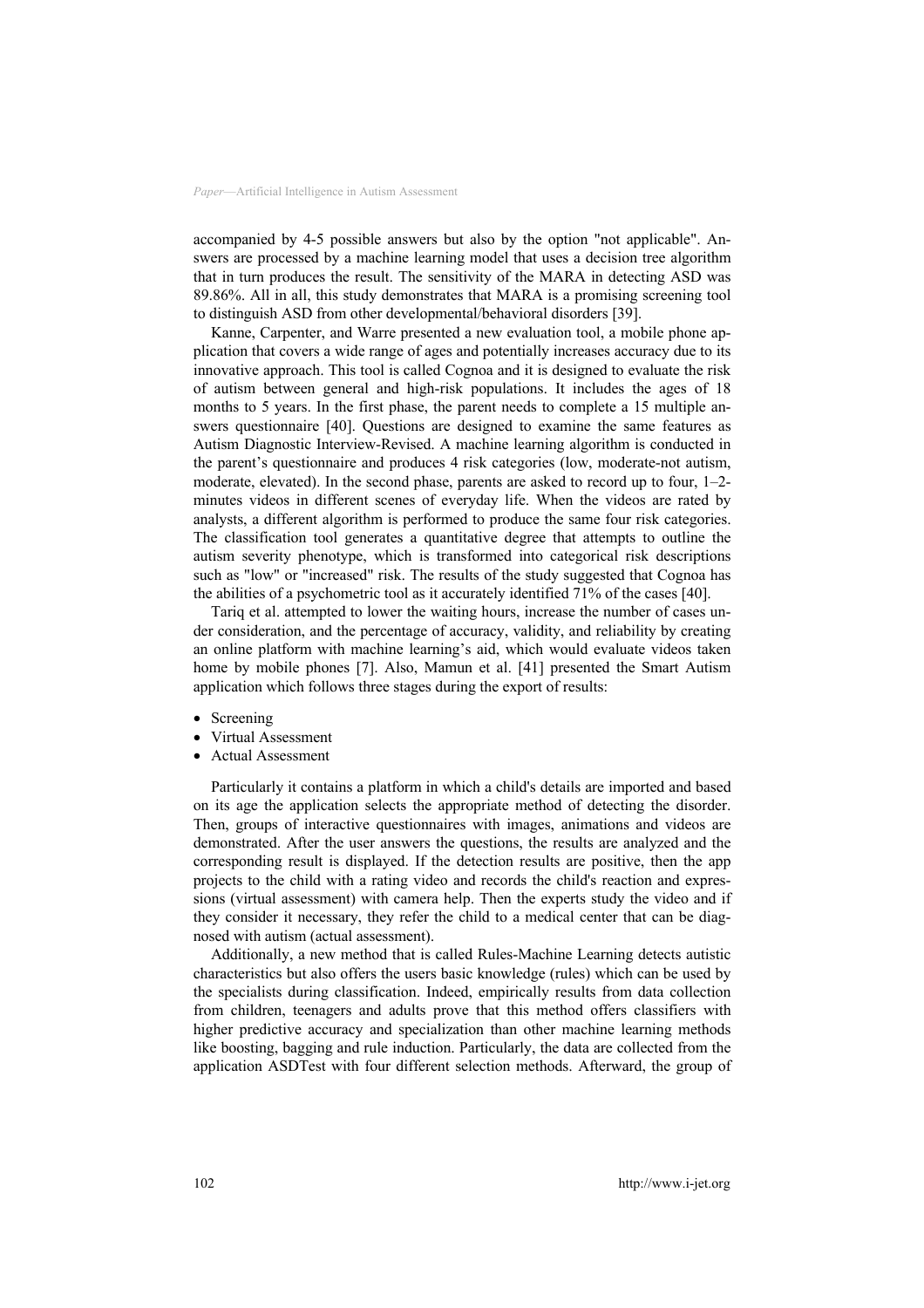data is evaluated and the result of this evaluation is used for the prediction of the category that each person belongs [42].

### **7 Conclusion**

In conclusion, artificial intelligence is increasingly being studied in relation to the positive effects it can possibly have on the assessment of autism. Machine learning, fuzzy logic, natural language processing, neural networks, and mobile applications have a lot to offer at the diagnosis of autism and other neurodevelopmental disorders. As a result, in this article, we focused on presenting briefly the significant role that artificial intelligence plays at the early detection of autism and how the use of new technologies helps families, clinicians, and children with the tiring and long evaluation process. For instance, the waiting time for evaluation can be reduced. Furthermore, AI gives the opportunity for processing and classifying a bigger amount of data. In addition, according to the results of the studies, the percentages of success and accuracy of the applications are very high. Hence, they can be helpful in the diagnose process by aiding the clinician to make safer decisions and acquire a better image for the capabilities and the needs of the child. Also, diagnose is based on the characteristics of each child and can be realized in a short period. Finally, by using artificial intelligence applications the cost for the assessment can be reduced. It is worth mentioning that these applications can also be accessible by families with children who present autistic symptoms and become the basis of the diagnosis. Besides, the main goal is the early detection of the disorder so that people with autism get a proper intervention, be included and feel equal and useful members of our society. Therefore, it is important to continue the research on this topic in order to develop innovative methods that make the diagnose process easier, faster, more accurate and less expensive.

## **8 References**

- [1] M.E Block, V.E Block, and P. Halliday, "What is autism?," *Teaching Elementary Physical Education*, vol. 17, no. 6, pp 7-11, November 2006.
- [2] A. Gena, *Autism and pervasive developmental disorders*. Athens: Idiotiki. 2002.
- [3] K. Baraka, F. Melo, and M. Veloso, "Simulating Behaviors of Children with Autism spectrum disorder through reversal of the autism diagnosis process," In Proc. of the Portuguese Conference on Artificial Intelligence, 2017, 753-765. https://doi.org/10.10 07/978-3-319-65340-2\_61
- [4] [F. Thabtah, and D. Peebles, "A new machine l](https://doi.org/10.1007/978-3-319-65340-2_61)earning model based on induction of rules for autism detection," *Health Informatics Journal*, January 2019. Available: https://journals.sagepub.com/doi/10.1177/146045821882471[1. \[Accessed: May 13, 2019\].](https://journals.sagepub.com/doi/10.1177/1460458218824711)
- [5] [J. Daniels, J. Schwartz, A.](https://journals.sagepub.com/doi/10.1177/1460458218824711) Nikhila, M. Du, and D.P Wall, "The GapMap project: a mobile surveillance system to map diagnosed autism cases and gaps in autism services globally," *Molecular Autism,* vol.8, no. 55, October 2017. Available: https://molecularautism.biomedcentral.com/articles/10.1186/s13229-017-0163-[7. \[A](https://molecularautism.biomedcentral.com/articles/10.1186/s13229-017-0163-7)c[cessed: 17 April, 2019\].](https://molecularautism.biomedcentral.com/articles/10.1186/s13229-017-0163-7)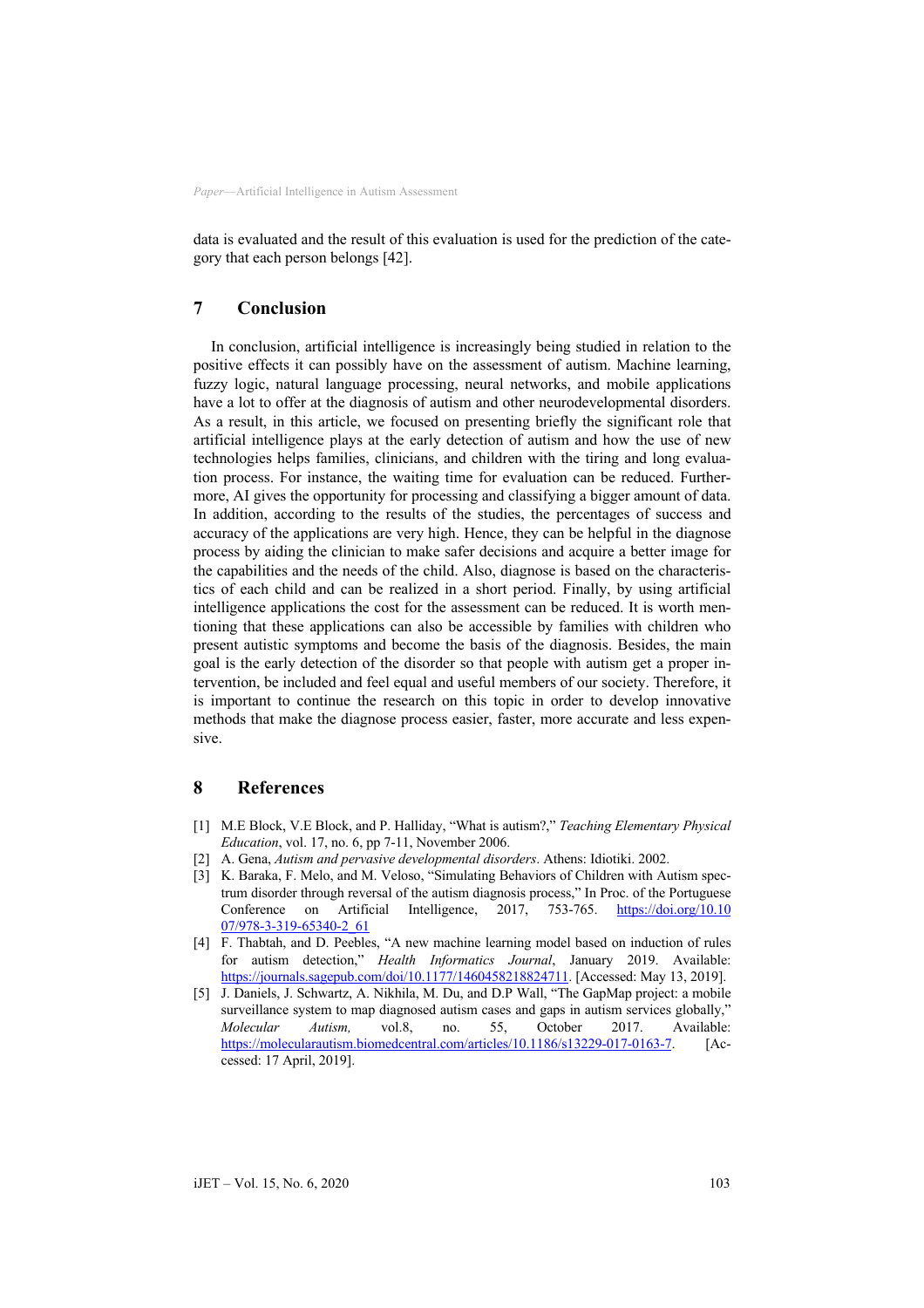- [6] [C. Allison, B. Auyeung, and S. Baron-Cohen, "](https://molecularautism.biomedcentral.com/articles/10.1186/s13229-017-0163-7)Toward brief 'Red Flags' for autism screening: the short Autism Spectrum Quotient and the short Quantitative Checklist for Autism in Toddlers in 1,000 cases and 3,000 controls," *Child Adolescent Psychiatry*, vol. 51, no. 2, pp. 202-212, February 2012. Available: https://www.academia.edu/12993029/Toward Brief Red Flags for Autism Screening T he\_Short\_Autism\_Spectrum\_Quotient\_and\_the\_Short\_Quantitative\_Checklist\_in\_1\_000 Cases and 3 000 Control[s. \[Accessed: May 14, 2019\]. https://doi.org/10.](https://www.academia.edu/12993029/Toward_Brief_Red_Flags_for_Autism_Screening_The_Short_Autism_Spectrum_Quotient_and_the_Short_Quantitative_Checklist_in_1_000_Cases_and_3_000_Controls) [1016/j.jaac.2011.11.003](https://www.academia.edu/12993029/Toward_Brief_Red_Flags_for_Autism_Screening_The_Short_Autism_Spectrum_Quotient_and_the_Short_Quantitative_Checklist_in_1_000_Cases_and_3_000_Controls)
- [7] [Q. Tariq, J. Daniels, J.N. Schwartz, P. Washington, H. Kalantarian, and D.P. Wall, "M](https://www.academia.edu/12993029/Toward_Brief_Red_Flags_for_Autism_Screening_The_Short_Autism_Spectrum_Quotient_and_the_Short_Quantitative_Checklist_in_1_000_Cases_and_3_000_Controls)o[bile detection of autism](https://www.academia.edu/12993029/Toward_Brief_Red_Flags_for_Autism_Screening_The_Short_Autism_Spectrum_Quotient_and_the_Short_Quantitative_Checklist_in_1_000_Cases_and_3_000_Controls) through machine learning on home video: A development and prospective validation study," *PLoSMed*, vol. 15, no. 11, November 2018. Available: https://journals.plos.org/plosmedicine/article?id=10.1371/journal.pmed. 1002705. [Accessed: May 13, 2019]. [https://doi.org/10.1371/journal.pmed.1002705](https://journals.plos.org/plosmedicine/article?id=10.1371/journal.pmed.1002705)
- [8] [J. Ka](https://journals.plos.org/plosmedicine/article?id=10.1371/journal.pmed.1002705)[ur and D. Kakkar, "Fuzzy Based Integra](https://doi.org/10.1371/journal.pmed.1002705)ted Diagnostic System for Neurodevelopmental Disorders," In Proc. of the 6th International Conference on Signal Processing and Integrated Networks (SPIN), 2019, 132-136. https://doi.org/10.1109/spin. 2019.8711674
- [9] [I. Vlachavas, P. Kefalas, N. Vasiliadis,](https://doi.org/10.1109/spin.2019.8711674) F. Kokoras, and I. Sakelariou, *Artificial Intelligence*, Greece: University of Macedonia Press, 2011.
- [10] F. Hsiung Hsu, *Behind Deep Blue Building The Computer That Defeated The World Chess Champion*, Princeton NJ: Princeton University Press, 2002. [E-book] Available: Google Books.
- [11] A. Sharma, and A. Sharma, "Machine Learning: A Review of Techniques of Machine Learning," *JASC: Journal of Applied Science and Computations*, vol. 5, no. 7, pp 538-541, December 2018. Available: https://www.researchgate.net/publication/32960 9597 Machine Learning A Review of Techniques of Machine Learnin[g.\[Accessed:](https://www.researchgate.net/publication/329609597_Machine_Learning_A_Review_of_Techniques_of_Machine_Learning) [June 29, 2019\]. https://doi.org/10.31979/etd.fhhr-49pm](https://www.researchgate.net/publication/329609597_Machine_Learning_A_Review_of_Techniques_of_Machine_Learning)
- [12] [E. Stevens, D.R. Dixon, M.N. Novac, D. Granp](https://www.researchgate.net/publication/329609597_Machine_Learning_A_Review_of_Techniques_of_Machine_Learning)eesheh, T. Smith, and E. Linsteada, "Identification and analysis of behavioral phenotypes in autism spectrum disorder via unsupervised machine learning," *International Journal of Medical Informatics*, vol. 129, pp. 29- 36, May 2019. Available: https://www.sciencedirect.com/science/article/ pii/S138650561830866[9. \[Accessed: June 29, 2019\].](https://www.sciencedirect.com/science/article/pii/S1386505618308669) https://doi.org/10.1016/j.ijme [dinf.201](https://www.sciencedirect.com/science/article/pii/S1386505618308669)9.05.006
- [13] [A.S Heinsfeld, A.R. Franco, C. Craddock, A. Bu](https://doi.org/10.1016/j.ijmedinf.2019.05.006)chweitz, and F. Meneguzzia, "Identification of autism spectrum disorder using deep learning and the ABIDE dataset," *Clini*cal, vol. 17, pp. 16-23, August 2017. Available: https://www.meta.org/papers/ identification-of-autism-spectrum-disorder-using/2903416[3. \[Accessed: May 12, 2019\].](https://www.meta.org/papers/identification-of-autism-spectrum-disorder-using/29034163) [https://doi.org/10.1016/j.nicl.2017.08.017](https://www.meta.org/papers/identification-of-autism-spectrum-disorder-using/29034163)
- [14] [C.P. Chen, C.L](https://www.meta.org/papers/identification-of-autism-spectrum-disorder-using/29034163)[. Keown, A. Jahedi, A. Nair](https://doi.org/10.1016/j.nicl.2017.08.017), M.E. Pflieger, B.A. Bailey, R.A. Müller, "Diagnostic classification of intrinsic functional connectivity highlights somatosensory, default mode, and visual regions in autism," *NeuroImage: Clinical*, vol. 8, pp. 238-245, April 2015. Available: https://www.sciencedirect.com/science/article/pii/S2 21315821500069[8. \[Accessed: 23 April, 2019\]. https://doi.org/10.1016/j.nicl.2015.](https://www.sciencedirect.com/science/article/pii/S2213158215000698) [0](https://www.sciencedirect.com/science/article/pii/S2213158215000698)4.002
- [15] [JA. Kosmicki, V. Sochat, M. Duda, and DP.](https://doi.org/10.1016/j.nicl.2015.04.002) Wall, "Searching for a minimal set of behaviors for autism detection feature selection-based machine learning," *Translational Psychiatry,* vol. 5, no. 514, pp. 1-7, February 2015. Available: https://www.nature.com/articles/tp2015[7. \[Accessed: May 13, 2019\]. https://doi](https://www.nature.com/articles/tp20157).org/ 10.1038/tp.2015.7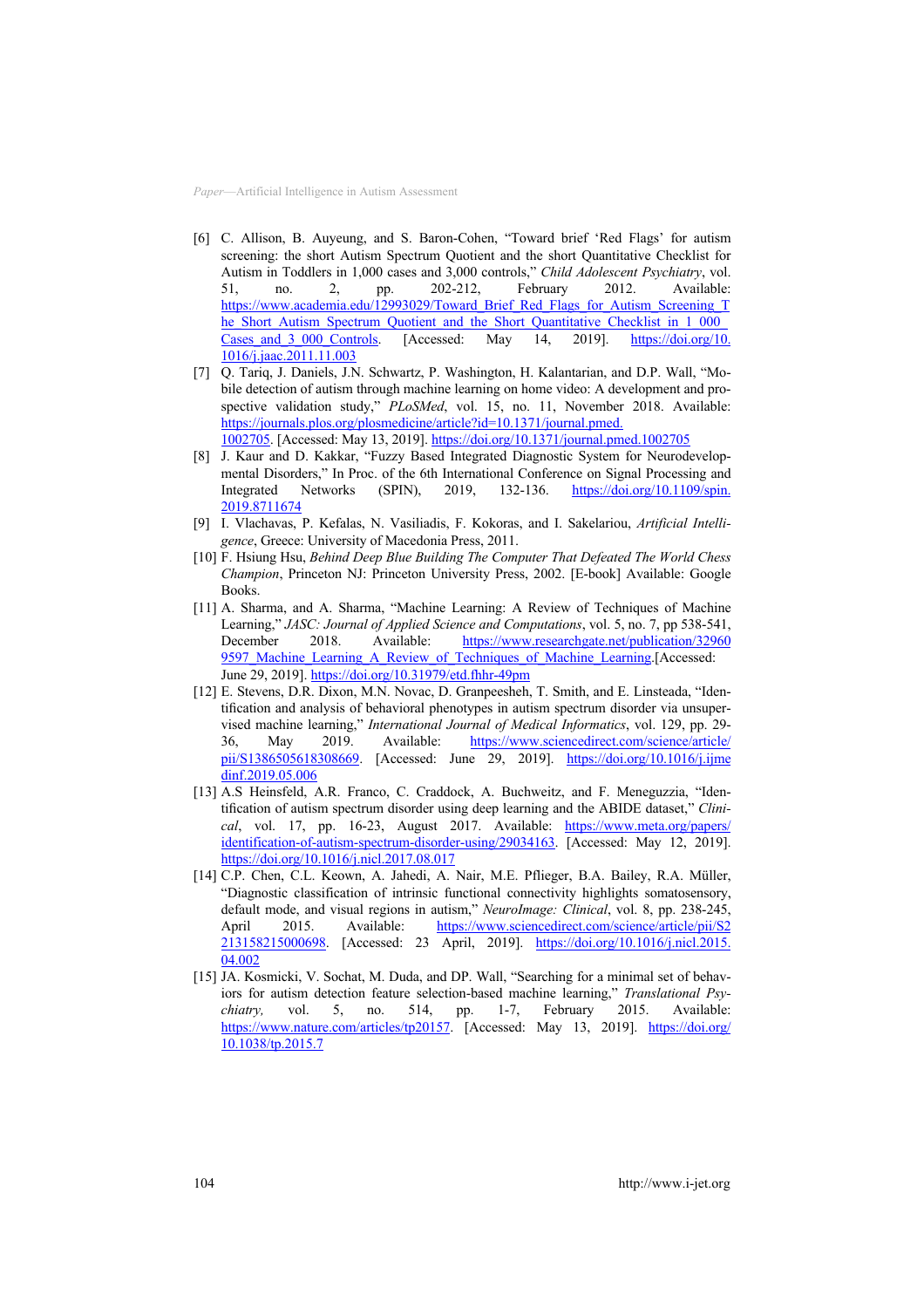- [16] [R. Vaishali and R. Sasikala, "A m](https://doi.org/10.1038/tp.2015.7)achine learning based approach to classify autism with optimum behavior sets," International Journal of Engineering and Technology (IJET), vol. 4, no.4, pp.4216-4219, August 2018. Available: https://www.science pubco.com/index.php/ijet/article/view/1490[7. \[Accessed: July 4, 2019\].](https://www.sciencepubco.com/index.php/ijet/article/view/14907)
- [17] [N.M. Rad, and C. Furtanello, "Apply](https://www.sciencepubco.com/index.php/ijet/article/view/14907)ing deep learning to Stereotypical Motor Movement Detection" In Proc. IEEE 16th International Conference on Data Mining Workshops, 2016, pp. 1235-1242. https://doi.org/10.1109/icdmw.2016.0178
- [18] [C. Hasan-Zawiyah, R. Jailani, N.Md Tah](https://doi.org/10.1109/icdmw.2016.0178)ir, I. M Yassin, and Z.I. Rizman, "Automated Classification of Autism Spectrum Disorders Gait Patterns Using Discriminant Analysis Based on Kinematic and Kinetic Gait Features," *Journal of Applied Environmental and Biological Sciences*, vol. 7, no. 1, pp. 150-156, January 2017. Available:https://www.researchgate.net/publication/312505554\_Automated\_Classification \_of\_Autism\_Spectrum\_Disorders\_Gait\_Patterns\_Using\_Discriminant\_Analysis\_Based\_o n Kinematic and Kinetic Gait Feature[s. \[Accessed: 12 May, 2019\].](https://www.researchgate.net/publication/312505554_Automated_Classification_of_Autism_Spectrum_Disorders_Gait_Patterns_Using_Discriminant_Analysis_Based_on_Kinematic_and_Kinetic_Gait_Features) [https://doi.org/10.12928/telkomnika.v15i1.6143](https://www.researchgate.net/publication/312505554_Automated_Classification_of_Autism_Spectrum_Disorders_Gait_Patterns_Using_Discriminant_Analysis_Based_on_Kinematic_and_Kinetic_Gait_Features)
- [19] [B.U. Mirac, K. Karabekiroglu, B. Sahin, M. Aydin, A. Bozkurt, T. Karaosman, and E.](https://www.researchgate.net/publication/312505554_Automated_Classification_of_Autism_Spectrum_Disorders_Gait_Patterns_Using_Discriminant_Analysis_Based_on_Kinematic_and_Kinetic_Gait_Features) [Ürer, "Use of machine learning me](https://www.researchgate.net/publication/312505554_Automated_Classification_of_Autism_Spectrum_Disorders_Gait_Patterns_Using_Discriminant_Analysis_Based_on_Kinematic_and_Kinetic_Gait_Features)thods in prediction of short-term outcome in autism spectrum disorders," *Psychiatry and Clinical Psychopharmacology*, November 2018. Available: https://www.tandfonline.com/doi/full/10.1080/24750573.2018.154 5334. [Accessed: [13 May, 2019\]. https://doi.org/10.1080/24750573.2018.1](https://www.tandfonline.com/doi/full/10.1080/24750573.2018.1545334)545334
- [20] [S.B. Kotsiantis, "Supervised Machine Learnin](https://doi.org/10.1080/24750573.2018.1545334)g: A Review of Classification Techniques," *Informatica*, vol.31, pp. 249-268, July 2007. Available: https://datajobs.com/ data-science-repo/Supervised-Learning-%5BSB-Kotsiantis%5D.pd[f. \[Accessed: June 29,](https://datajobs.com/data-science-repo/Supervised-Learning-%5BSB-Kotsiantis%5D.pdf) [2019\].](https://datajobs.com/data-science-repo/Supervised-Learning-%5BSB-Kotsiantis%5D.pdf)
- [21] [A. Crippa, C. Salvatore, P. Perego, S. Forti, M. Nobil](https://datajobs.com/data-science-repo/Supervised-Learning-%5BSB-Kotsiantis%5D.pdf)e, M. Moltemi, and I. Castiglioni, "Use of Machine Learning to Identify Children with Autism and Their Motor Abnormalities," *J Autism Dev Disord*, vol. 45, no. 7, pp. 2146-2156, July 2015. Available: https://link.springer.com/article/10.1007/s10803-015-2379-[8. \[Accessed: 12 May, 2019\].](https://link.springer.com/article/10.1007/s10803-015-2379-8) [https://doi.org/10.1007/s10803-](https://link.springer.com/article/10.1007/s10803-015-2379-8)015-2379-8
- [22] A.S. Drigas, [and C. Papoutsi, "ICTs for](https://doi.org/10.1007/s10803-015-2379-8) Assessment and Intervention on Cultivation of Empathy," *International Journal of emerging technologies*, vol. 10, no. 5, pp. 10-15, November 2015. Available: https://online-journals.org/index.php/i-jet/article/ view/4731/367[8. \[Accessed: May 10, 2019\]. https://doi.org/10.3991/ijet.v10i5.4731](https://online-journals.org/index.php/i-jet/article/view/4731/3678)
- [23] D. Bone, M.S. [Goodwin, M.P.](https://doi.org/10.3991/ijet.v10i5.4731) Black, C. Lee, K. Audhkhasi, and S. Narayanan, "Applying machine learning to facilitate autism diagnostics: Pitfalls and promises," *J Autism Dev Disord*, vol. 45, no.5 pp. 1121-1136, May 2015. Available: https://link.springer.com/article/10.1007/s10803-014-2268-[6. \[Accessed: 12 May, 2019\].](https://link.springer.com/article/10.1007/s10803-014-2268-6) [https://doi.org/10.1007/s10803-](https://link.springer.com/article/10.1007/s10803-014-2268-6)014-2268-6
- [24] V.H. Nguyen, and L.H. Ngo, ["Artificial N](https://doi.org/10.1007/s10803-014-2268-6)eural Network and Fuzzy Logic Approach to diagnose Autism Spectrum Disorder," *International Research Journal of Engineering and Technology (IRJET).* vol. 5, no. 6, June 2018. Available: https://www.irjet. net/archives/V5/i6/IRJET-V5I601.PDF. [Accessed: [May 15, 2019\].](https://www.irjet.net/archives/V5/i6/IRJET-V5I601.PDF)
- [25] [S.C. Wang, "Artificial Neu](https://www.irjet.net/archives/V5/i6/IRJET-V5I601.PDF)ral Network. In: Interdisciplinary Computing in Java Programming," *The Springer International Series in Engineering and Computer Science*, vol. 746, pp.81-100. Available:https://link.springer.com/chapter/10.1007/978-1-4615-0377-4\_5M [Accessed: [May 16,2019\].](https://link.springer.com/chapter/10.1007/978-1-4615-0377-4_5M)
- [26] [M. Thomas, and](https://link.springer.com/chapter/10.1007/978-1-4615-0377-4_5M) A. Chandran, "Artificial Neural Network for Diagnosing Autism Spectrum Disorder," In Proc. 2nd International Conference on Trends in Electronics and Informatics Proceedings, 2018, pp. 930-933. https://doi.org/10.1109/icoei.2018. 8553781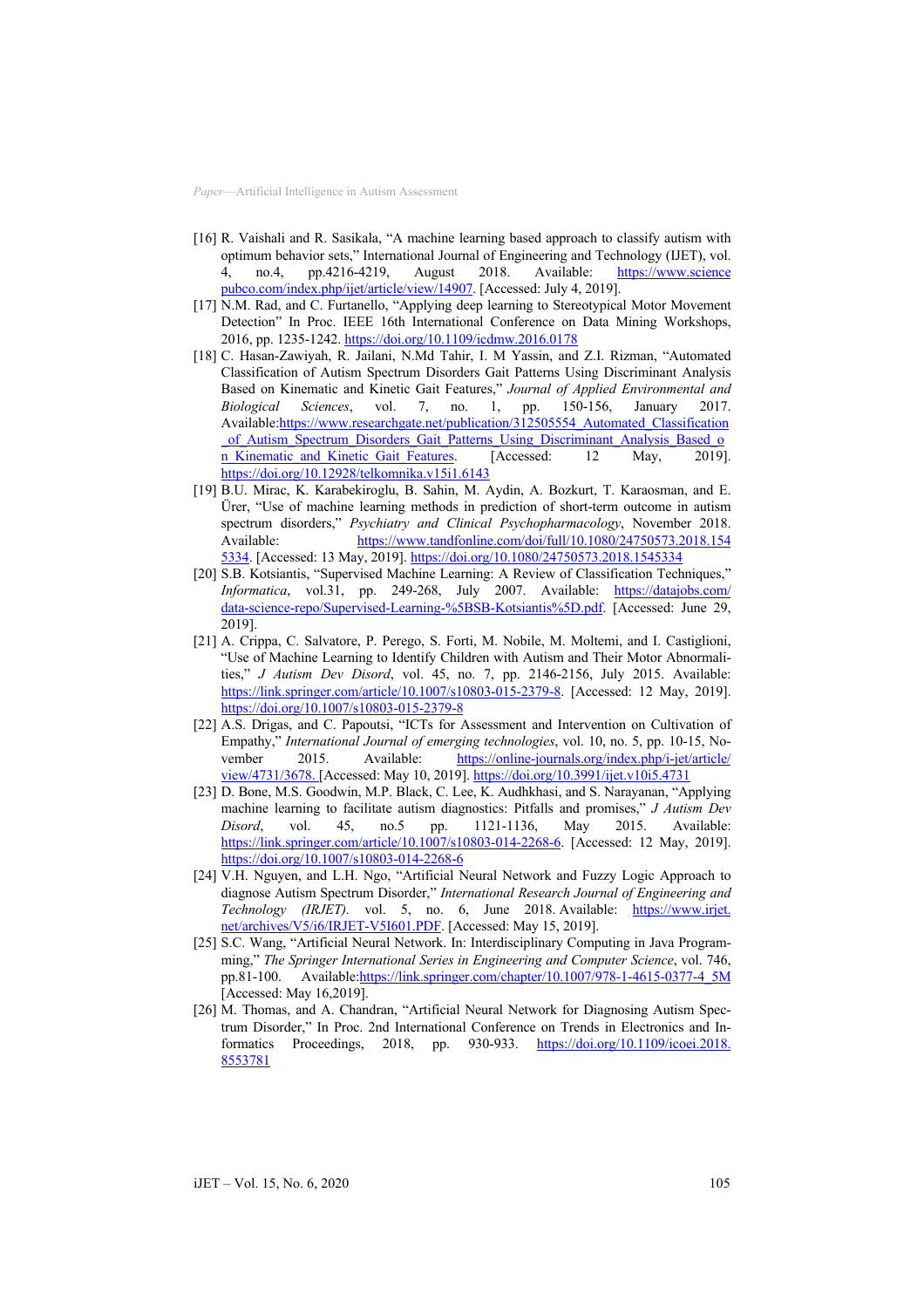- [27] I.M. [Nasser, M. Al-Shawwa and](https://doi.org/10.1109/icoei.2018.8553781) S.S. Abu-Naser, "Artificial Neural Network for Diagnose Autism Disorder," *International Journal of Academic Information Systems Research*, vol. 3, no. 2, pp. 27-32, February 2019. Available: http://dstore.alazhar. edu.ps/xmlui/handle/123456789/27[7. \[Accessed: June 4, 2019\].](http://dstore.alazhar.edu.ps/xmlui/handle/123456789/277)
- [28] [A.S. Aakanksha, "A Comparati](http://dstore.alazhar.edu.ps/xmlui/handle/123456789/277)ve Study of Sentiments Analysis Using Rule Based and Support Vector Machine," International Journal of Advanced Research in Computer and Communication Engineering, vol. 3, no. 3, pp. 5898-5890, March 2014. Available: https://www.researchgate.net/publication/327777483\_A\_Comparative\_Study\_Of\_Sentime nts\_Analysis\_Using\_Rule\_Based\_and\_Support\_Vector\_Machin[e.](https://www.researchgate.net/publication/327777483_A_Comparative_Study_Of_Sentiments_Analysis_Using_Rule_Based_and_Support_Vector_Machine) [https://doi.org/10.2495/meb140391](https://www.researchgate.net/publication/327777483_A_Comparative_Study_Of_Sentiments_Analysis_Using_Rule_Based_and_Support_Vector_Machine)
- [29] A. Kao, and S.R. [Poteet, Eds.,](https://doi.org/10.2495/meb140391) *[Natural Language Processing and Text mining.](https://www.researchgate.net/publication/327777483_A_Comparative_Study_Of_Sentiments_Analysis_Using_Rule_Based_and_Support_Vector_Machine)* London: [Springer Publishi](https://www.researchgate.net/publication/327777483_A_Comparative_Study_Of_Sentiments_Analysis_Using_Rule_Based_and_Support_Vector_Machine)ng Company, 2007.
- [30] J. Sethunya, R, Hlomani, H. Letsholo, K. Freeson, and S. Kutlwano, "Natural Language Processing: A Review," *International Journal of Research in Engineering and Applied Sciences,* vol*.* 6, no. 3, pp. 207-210, March 2016. Available: https://www.re searchgate.net/publication/309210149\_Natural\_Language\_Processing\_A\_Revie[w. \[A](https://www.researchgate.net/publication/309210149_Natural_Language_Processing_A_Review)c[cessed: May 26, 2019\].](https://www.researchgate.net/publication/309210149_Natural_Language_Processing_A_Review)
- [31] [S. Mujeed, M. Javed, and T. Arshad,](https://www.researchgate.net/publication/309210149_Natural_Language_Processing_A_Review) "Aquabot a diagnostic chatbot for achluophobia and Autism," *International Journal of Advanced Computer Science and Applications,* vol. 8, no. 9, pp. 209-216, January 2017. Available: https://www.researchgate.net/ publication/320128586\_Aquabot\_A\_Diagnostic\_Chatbot\_for\_Achluophobia\_and\_Au tism. [Accessed: June 3, 2019]. [https://doi.org/10.14569/ijacsa.2017.080930](https://www.researchgate.net/publication/320128586_Aquabot_A_Diagnostic_Chatbot_for_Achluophobia_and_Autism)
- [32] J. Yuan, [C. Holtz,](https://www.researchgate.net/publication/320128586_Aquabot_A_Diagnostic_Chatbot_for_Achluophobia_and_Autism) T. Smith and [J. Luo, "A](https://doi.org/10.14569/ijacsa.2017.080930)utism spectrum disorder detection from semistructured and unstructured medical data," *EURASIP Journal on Bioinformatics and Systems Biology*, vol. 3, February 2017. Available: https://link.springer.com/ article/10.1186/s13637-017-0057-[1. \[Accessed: May 10, 2019\].](https://link.springer.com/article/10.1186/s13637-017-0057-1) https://doi.org/10.11 [86/s13637-](https://link.springer.com/article/10.1186/s13637-017-0057-1)017-0057-1
- [33] [A.M. Amiri,](https://doi.org/10.1186/s13637-017-0057-1) N. Peltier, C. Goldberg, Y. Sun, A. Nathan, V.S. Hiremath, and K. Mankodiya, "WearSense: Detecting Autism Stereotypic Behaviors through Smartwatches," *Healthcare* vol. 5, no. 1, February 2017. Available: https://www.ncbi. nlm.nih.gov/pubmed/2826447[4. \[Accessed: May 22, 2019\]. https://doi.org/1](https://www.ncbi.nlm.nih.gov/pubmed/28264474)0.3390/ healthcare5010011
- [34] G.J. Klir and B. Yuan, ["FUZZY SETS AND FU](https://doi.org/10.3390/healthcare5010011)ZZY LOGIC: Theory and Applications," in *New Jersey:Prentice Hall PTR*, 1995, pp. 212-239.
- [35] D. Dubois, and H. Prade, "What are fuzzy rules and how to use them." *Fuzzy Sets and Systems*, vol. 84, no. 2, pp. 169-185, February 1996. Available: https://www.science direct.com/science/article/pii/016501149600066[8. \[Accessed: June 1, 2019\].](https://www.sciencedirect.com/science/article/pii/0165011496000668) https:// [doi.org/10.1016/0165-0114\(96\)0](https://www.sciencedirect.com/science/article/pii/0165011496000668)0066-8
- [36] [Pratap, C.S. Kanimozhiselvi, K.V Pramod and](https://doi.org/10.1016/0165-0114(96)00066-8) R. Vijayakumar, "Functional Fuzzy Based Autism Assessment Support System," International Journal of Engineering and Technology (IJET), vol.6, no. 5, pp.2105-2114, November 2014. Available: https://www.semanticscholar.org/paper/Functional-Fuzzy-Based-Autism-Assessment -Support-Pratap-Kanimozhiselvi/10d6f76a8b070b004ea6d0d3fe1fab2523bec151 [\[A](https://www.semanticscholar.org/paper/Functional-Fuzzy-Based-Autism-Assessment-Support-Pratap-Kanimozhiselvi/10d6f76a8b070b004ea6d0d3fe1fab2523bec151)ccessed July 4, 2019]. [https://doi.org/10.1007/978-3-319-18296-4\\_2](https://www.semanticscholar.org/paper/Functional-Fuzzy-Based-Autism-Assessment-Support-Pratap-Kanimozhiselvi/10d6f76a8b070b004ea6d0d3fe1fab2523bec151)
- [37] E. Puerto, [J. Aguilar, C. Lopez, and](https://doi.org/10.1007/978-3-319-18296-4_2) [D. Chavez, "Using Multilayer Fuzzy Cognitiv](https://www.semanticscholar.org/paper/Functional-Fuzzy-Based-Autism-Assessment-Support-Pratap-Kanimozhiselvi/10d6f76a8b070b004ea6d0d3fe1fab2523bec151)e Maps to diagnose Autism Spectrum Disorder," *Applied soft computing*, vol. 75, pp. 58-71, February 2019. Available: https://www.sciencedirect.com/journal/applied-soft-computing/vol/75/suppl/[C. \[Accessed: May 23, 2019\].](https://www.sciencedirect.com/journal/applied-soft-computing/vol/75/suppl/C) https://doi.org/10.1016/j.a [soc.2018.10.034](https://www.sciencedirect.com/journal/applied-soft-computing/vol/75/suppl/C)